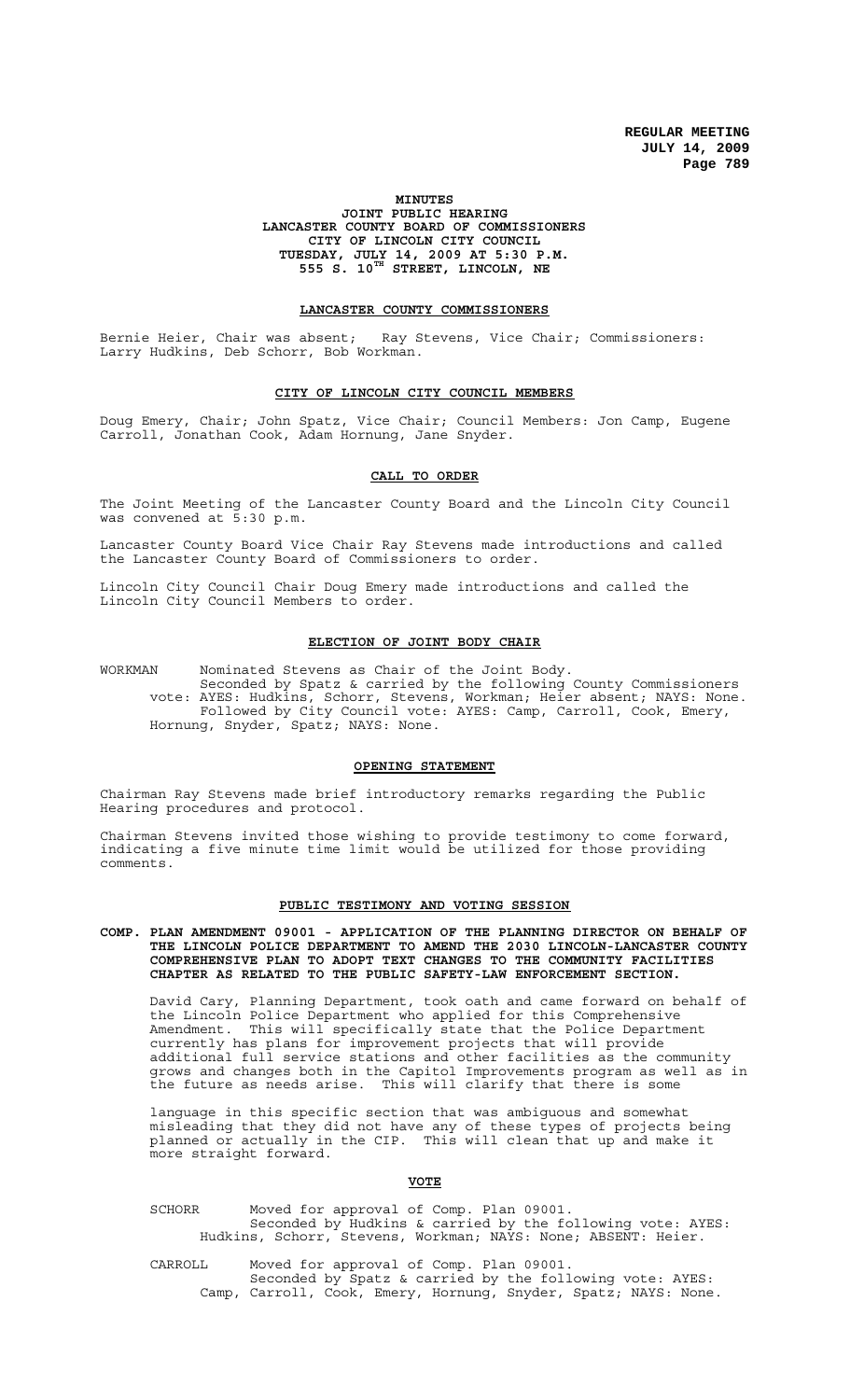The City Council resolution is numbered: **A-85425**

#### **COMP. PLAN AMENDMENT 09003 - APPLICATION OF THE PLANNING DIRECTOR TO AMEND THE 2030 LINCOLN-LANCASTER COUNTY COMPREHENSIVE PLAN TO ADOPT TEXT CHANGES TO THE COMMUNITY VISION CHAPTER TO ADD THE GENERAL TOPIC OF "SUSTAINABILITY".**

Marvin Krout, Director of Planning, took oath and came forward to state this is basically to announce the beginning of a community diaglog on what this term should mean for Lincoln and Lancaster County. Planners over the years would say sustainability is conserving natural resources, walkable neighborhoods, long-term economic growth, making decisions that don't sacrifice the quality of life for future generations. There is<br>don't sacrifice the quality of life for future generations. There is not anything in the Comprehensive Plan about energy or consumption, but what is new this time is the evidence which is pretty overwhelming, of the impact of greenhouse gas emissions on climate change. People who own and operate industry, buildings, and transportation systems are going to be working to significantly reduce emissions in one form or another in the future. The purpose of this amendment is to set what considers the emission and how they might be reduced along with changes and demographics, along with changing technology, along with the changing economy and many other factors. The language today identifies the likely areas that possibilities could be investigated such as how to further encourage re-development and mixed use projects, whether we might significantly delay the bill for a new water supply by strengthening efforts of water conservation, or the bill for a new landfill site by further efforts of waste reduction and recycling, how to encourage more food to be grown locally and not be so dependent on food that comes from all over the world. The home builders are already covered in the comprehensive plan.

Mitch Paine, 7421 Otoe Ct., UNL intern in Mayor's office, took oath and came forward in support and to state he has been working with the Cleaner, Greener Lincoln initiative. His role is to research the efforts of other communities throughout the country and has found some shining examples are Seattle, Portland, Austin, San Francisco, Minneapolis, Chicago, Denver and Boulder who have well defined sustainability policy and programs as well as a Comprehensive Plan focused on creating a sustainable community. Some of the best comprehensive plan language was in Madison, Minneapolis, Denver and Des Moines. An energy efficiency and conservation block grant has been proposed, but not yet awarded and would provide a jump start to these efforts, but needs to be supported in the Comprehensive Plan. Some efforts currently underway are the replacing of all the traffic lights with LED's, capturing methane gas from wastewater facilities, and soon the landfill. This could be a chance for Lincoln to be a leader in the great plains in a corridor between Chicago and Denver.

Bob Workman, County Board, asked how the wording of Comprehensive Plans of other cities compared to Lincoln's?

Mr. Paine stated the language in Lincoln's Comprehensive Plan shows that leaders are committed to sustainability, but needs more input from the public.

Jon Camp, Council Member, asked at what cost do you allow the definition of sustainability to go?

Mr. Paine answered that changing 85% of traffic lights from incandescent bulbs (135 watts) to LED (8 watts) has saved the City \$70,000 per year.

Sarah Melecki, 331 N.  $44<sup>th</sup>$  St., Apt. 920, took oath and came forward as a UNL student in support of the sustainability clause. She stated in looking ahead to where to locate after graduation she wants a community that is willing to invest in her and others and feels that sustainability is investing in the future and these students are the future.

Jim Dyck, 17701 S. 12 $^{\rm th}$  Street, Roca, NE, architect, took oath and came forward in support of sustainability. He commented he has become a LEED (Leadership, Energy, Environmental Design) Accredited Professional. This is an international program created and administered by the United States Green Building Council. Sustainability means to him meeting our needs today without compromising future generations from doing the same. Lincoln needs this. He stated the average green building saves 30% in energy, reduces carbon footprint by 35%, reduces water usage by 30 to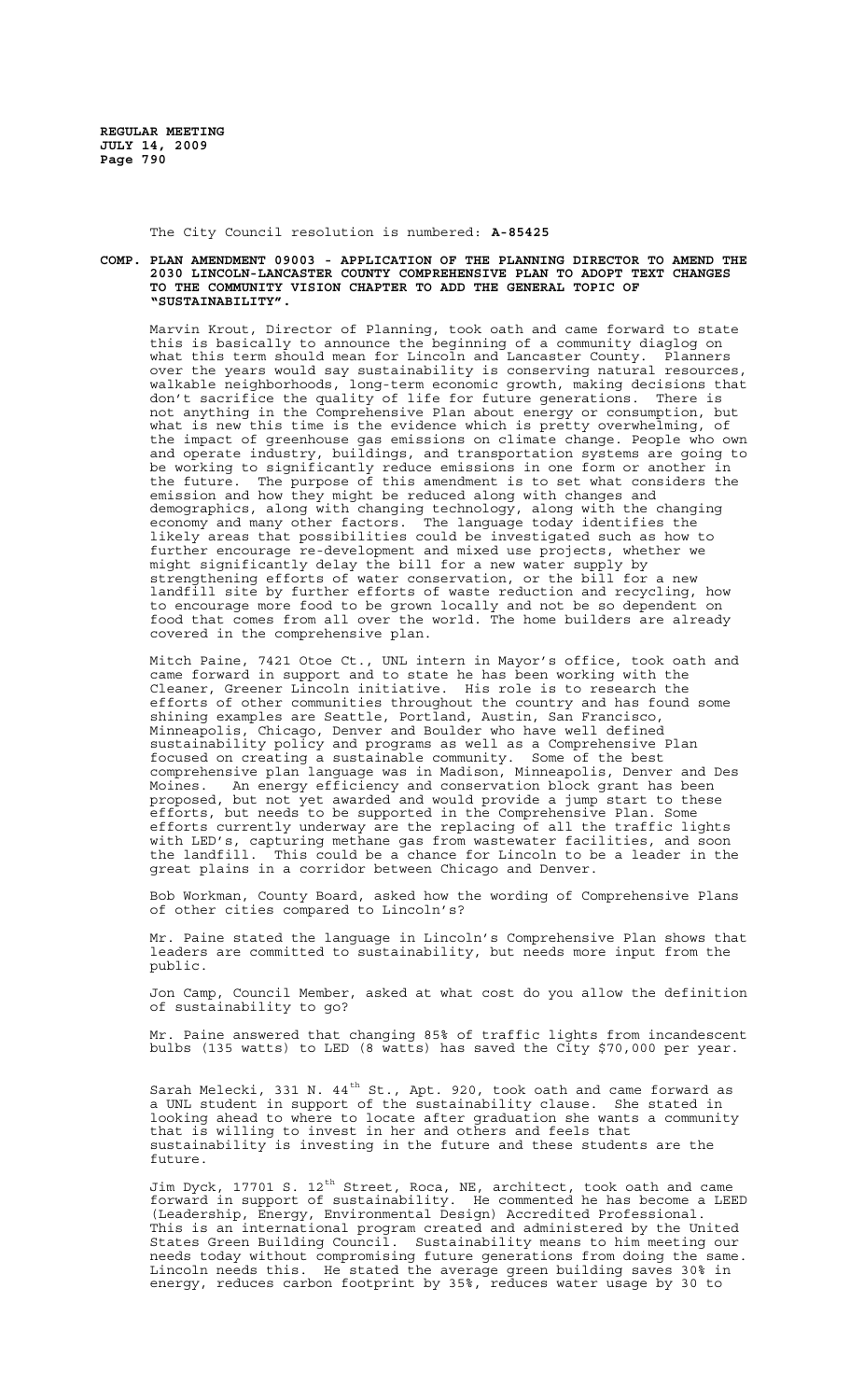50%,and reduces waste stream by 50 - 90%. It has a lot to do with the future of the planet and meeting our needs in a way that doesn't compromise future generations.

Ray Stevens, County Board, asked Jim to tell about his own green building.

Mr. Dyck stated they did the LEED certified building at the Nature Center addition and a school that is a zero net energy building.

Eva Sohl, 640 S  $12^{\text{th}}$  Street, Apt. B4, took oath, UNL graduate, presented a letter from Kenneth Winston, member of The Sierra Club, in support of the sustainability amendment. She is also in support and stated after graduation she found a green job working for Nebraska League of Conservation Voters as the Energy Program Coordinator. She is excited to be involved with a green job.

Christy K. Joy, 1125 N.  $52<sup>nd</sup>$  Street, took oath, stated she is a registered architect and LEED Accredited Professional with Architectural Etc. who came forward in support. Currently, they are building University Point which is registered as a LEED gold building and, hopefully, will have it certified as such in the City. It is believed Lincoln, Nebraska can be a hub to support those types of initiatives.

Ingrid Kirst, 1666 Burr Street, took oath, Executive Director of Community Crops, came forward in support. She is in hopes this will create green jobs so that people will stay in Lincoln. She believes a lot of vegetables and fruit can be raised in this community without having to transport it in. Farmland is being lost and feels it is important to keep this land in the community and encourage farmers to keep farming.

Larry Hudkins, County Board, asked what ideas do you have to keep farmers in the community that have rising land values, rising property taxes, and not good water for irrigation?

Ms. Kirst stated they have been working with families to grow more higher value crops to off set some of the land costs. The water issues will be continuous. In our program families can be participants by getting cheap rent at the training site, build up some assets, build up some resources then move on to their own land in the future.

Corinne Kolm, 1845 E Street, #3, took oath, came forward to read a statement from Senator Ken Haar in support of the amendment.

Adam Hintz, 1611 Van Dorn, took oath, co-owner of Meadowlark Coffee & Espresso at 1624 South Street came forward in support. He feels there is the human talent to make this successful.

Mary Roseberry Brown, 1421 F Street, took oath and came forward in support. She feels this is a responsibility to the future generation. To her this means economic sustainability that projects are examined by how it is going to affect the rest of the community and how is it going to affect the world?

Lynn Moorer, 404 S. 27 $^{\rm th}$  Street, attorney, took oath and came forward in support. She feels it is critical that cities consider sustainability and encourages continued research of larger cities such as Minneapolis,<br>Portland, etc. She asked those in the audience who were in support of She asked those in the audience who were in support of Comp. Plan Amendment 09003 to stand up.

Rick Krueger, no address given , took oath and came forward in opposition. He presented information that our country has an adequate supply of natural gas, renewable electricity would cost households more, and there is plenty of land to grow crops for our food supply. Banks are waiting for a guarantee from the federal government before committing to renewable energy business opportunities which also depresses job creation. He does not believe government, committees, and processes are the answer. Businesses and individuals are making decisions every day for their benefit and thereby benefitting the community. He feels the focus needs to be on job creation. He proposed a substitution for the sustainability section of the amendment.

Marvin Krout, Planning Director, stated that they need to search for what it is about sustainability that makes sense then get a consensus from the community to stand behind.

Doug Emery, Council Member, asked what is going to be voted on tonight does not demand that the City take any specific action correct? This is a goal that we'll have for the year 2030.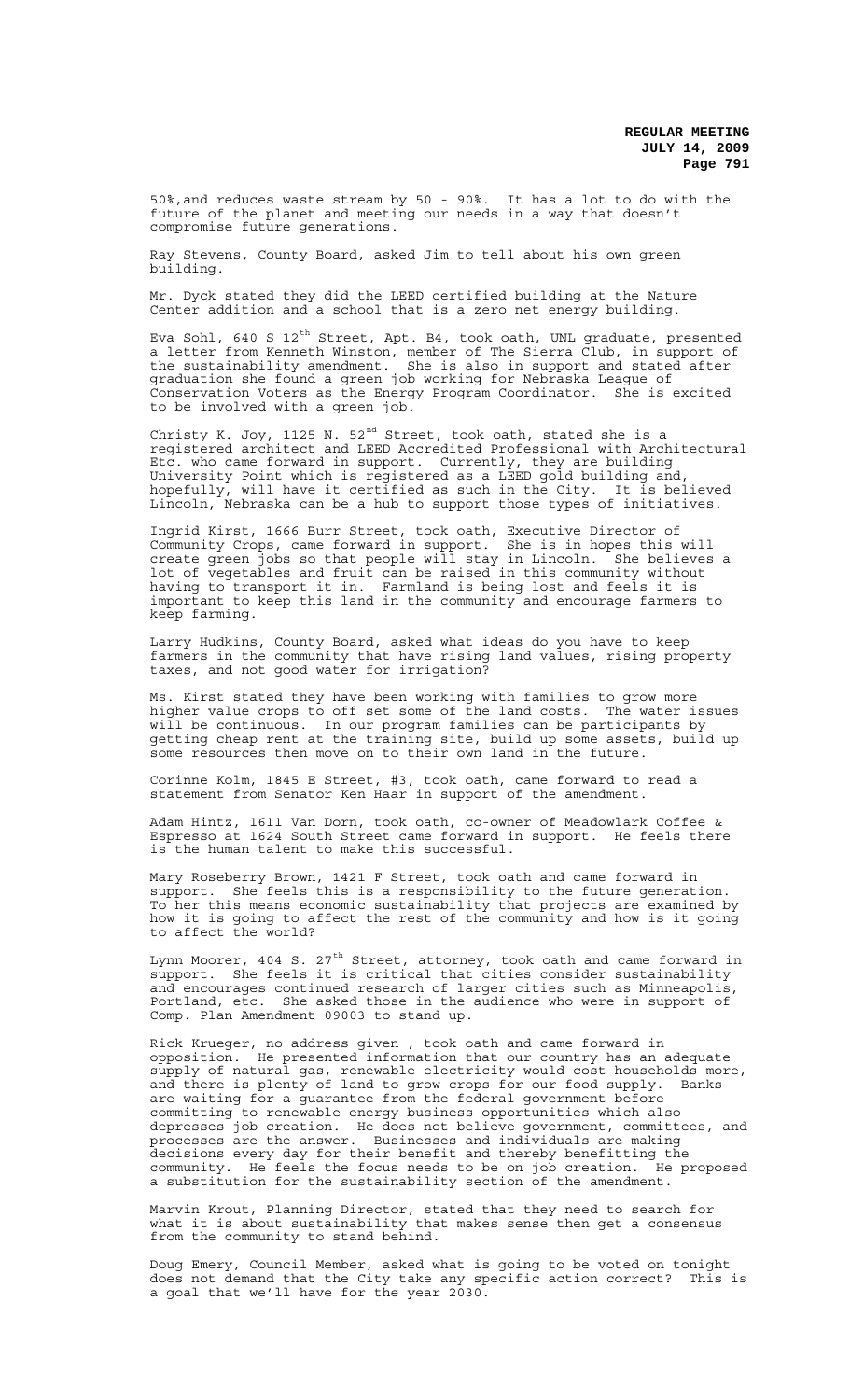Mr. Krout answered that is right and it is officially 2030, but it will be updated to 2035 or 2040 in the upcoming update of the Comp. Plan. It doesn't move the City or County in any specific direction. It suggests areas for further research, study, and dialog.

Jon Camp, Council Member, asked if this was a written hard letter rule or more of a policy or guideline for the future.

Mr. Krout answered it is not just how he sees it, but how the Judicial branch sees it. It is an important guideline.

#### **VOTE**

- WORKMAN Moved for approval of Comp. Plan Amendment 09003. Seconded by Hudkins & carried by the following vote: AYES: Hudkins, Schorr, Stevens, Workman;; NAYS: None; ABSENT: Heier.
- COOK Moved for approval of Comp. Plan Amendment 09003. Seconded by Hornung & carried by the following vote: AYES: Camp, Carroll, Cook, Emery, Hornung, Snyder, Spatz; NAYS: None.

The City Council resolution is numbered: **A-85426**

## **COMP. PLAN AMENDMENT 09004 - APPLICATION OF THE PLANNING DIRECTOR TO AMEND THE 2030 LINCOLN-LANCASTER COUNTY COMPREHENSIVE PLAN TO ADJUST THE TEXT IN THE RESIDENTIAL CHAPTER REGARDING RURAL AREA/ACREAGE POLICY.**

Mike DeKalb, Planning Department, took oath and came forward to state this is brought forward as a package to define and clarify existing language to update and no transfer of development rights could occur.

John Spatz, City Council, asked about the sentence on page 2, line 36 "and without use of Sanitary Improvement Districts" which sounds like the law of the Comprehensive Plan and not just a guideline. Discussion followed.

Marvin Krout, Planning Director, stated that SID is not mentioned in the Comp. Plan and that the City grows by offering water and sewer to those being annexed. Discussion continued.

Adam Hornung, City Council, continued the discussion of the reference of SIDS in the amendment.

Jon Camp, City Council, asked that since each body will pass this what is the process to make an amendment to delete this entire sentence that<br>starts with Development in these tiers and ends with (SIDs)? Would each starts with Development in these tiers and ends with (SIDs)? Would each body make an amendment or would I make it as a whole and voted on by each body?

John Hendry, City Attorney, believes the City would make their own determination, but would need five votes to pass the amendment. He said there could be two existing plans, but that is permissible.

Tom Fox, County Attorney, stated the County Board is signing the County resolutions so are making their own decisions therefore could potentially be two separate items. Discussion continued.

Marvin Krout, Planning Director, stated SID is mentioned in this amendment of the Comp. Plan because the County Board wanted to make sure there wasn't anything that was preventing a community sewer or water system to be part of a rural cluster development that is allowed under the Counties rules or under the City's rules. Creating a community system is different than creating a SID. He continued that the City grows by offering water/sewer to those annexed. Discussion continued.

## **VOTE**

CAMP Moved to amend Bill No. 09R-111 on Page 2, delete lines 35 and 36 and on line 37 delete the words "Districts (SIDs)". Seconded by Spatz & **LOST** by the following vote: AYES: Camp, Hornung, Spatz; NAYS: Carroll, Cook, Emery, Snyder.

CAMP Moved to amend Bill No. 09R-111 on page 2, line 35 delete "should only be permitted under the" and add are encouraged to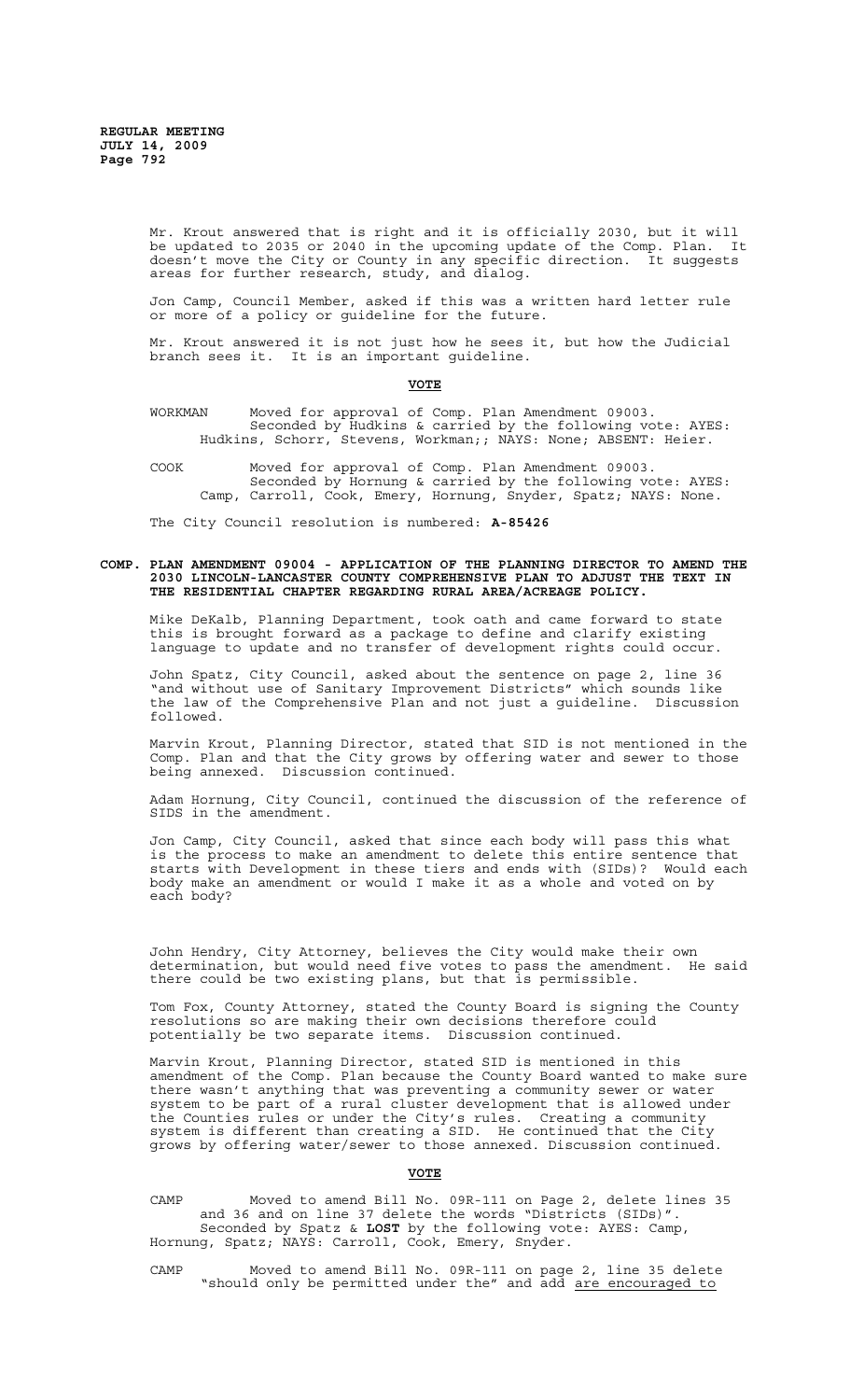follow; and on page 2, line 36 add the word preferably between the words "and" and "without". words "and" and "without". Seconded by Spatz & **LOST** by the following vote: AYES: Camp, Hornung, Spatz; NAYS: Carroll, Cook, Emery, Snyder.

SPATZ made a Friendly Amendment accepted by Camp to add only the word preferably between the words "and" and "without".

CAMP Moved to place Bill No. 09R-111, Comp Plan Amendment 09004, on Pending. Seconded by Spatz & **LOST** by the following vote: AYES: Camp, Hornung, Spatz; NAYS: Carroll, Cook, Emery, Spatz.

WORKMAN Moved approval of Comp. Plan Amendment 09004. Seconded by Schorr & carried by the following vote: AYES: Hudkins, Schorr, Stevens, Workman; NAYS: None; ABSENT: Heier.

CARROLL Moved approval of Comp. Plan Amendment 09004. Seconded by Cook & carried by the following vote: AYES: Carroll, Cook, Emery, Snyder; NAYS: Camp, Hornung, Spatz.

The City Council resolution is numbered: **A-85427**

**COMP. PLAN AMENDMENT 09005 - APPLICATION OF THE PLANNING DIRECTOR ON BEHALF OF THE PARKS AND RECREATION DEPARTMENT TO AMEND THE 2030 LINCOLN-LANCASTER COUNTY COMPREHENSIVE PLAN TO ADOPT TEXT AND DIAGRAM CHANGES TO THE PARKS, RECREATION & OPEN SPACE CHAPTER TO ADD UNION PLAZA AS A REGIONAL PARK AND TO ALLOW COMMUNITY PARKS TO SERVE AS NEIGHBORHOOD PARKS.**

David Cary, Planning Department, took oath and commented this amendment is to add a description of what a regional park is and adjusting the description of what a community park is so that it is better suited to be used as a neighborhood park.

Lynn Johnson, Parks and Recreation Dept. director, took oath, came forward to explain the intent is to have one neighborhood park within ½ mile walking distance of all residential areas. Overtime this will allow the impact fees to be expended which are designated for neighborhood park improvements. The impact fees could be used to purchase the portion of land that would have been the typical neighborhood park within that community park and fund those neighborhood park type improvements. This will help with the funding strategy overtime and make sure they are being efficient and not duplicating facilities within the community.

#### **VOTE**

CARROLL Moved approval of Comp. Plan Amendment 09005. Seconded by Cook & carried by the following vote: AYES: Camp, Carroll, Cook, Emery, Hornung, Snyder, Spatz; NAYS: None.

HUDKINS Moved approval of Comp. Plan Amendment 09005. Seconded by Schorr & carried by the following vote: AYES: Hudkins, Schorr, Stevens, Workman; NAYS: None; ABSENT: Heier.

The City Council resolution is number: **A-85428**

#### **CALL TO ADJOURNMENT**

County Vice Chair Ray Steven, as joint body chair, closed the public hearing.

SCHORR Moved to adjourn the Joint City/County meeting of July 14, 2009.

Seconded by Workman & carried by the following vote: AYES: Hudkins, Schorr, Stevens, Workman; NAYS: None; ABSENT: Heier.

Camp Moved to adjourn the Joint City/County meeting of July 14, 2009. Seconded by Carroll & carried by the following vote: AYES: Camp, Carroll, Cook, Emery, Hornung, Snyder, Spatz; NAYS: None.

## **ADJOURNMENT**

The Joint City/County meeting adjourned at 8:00 p.m.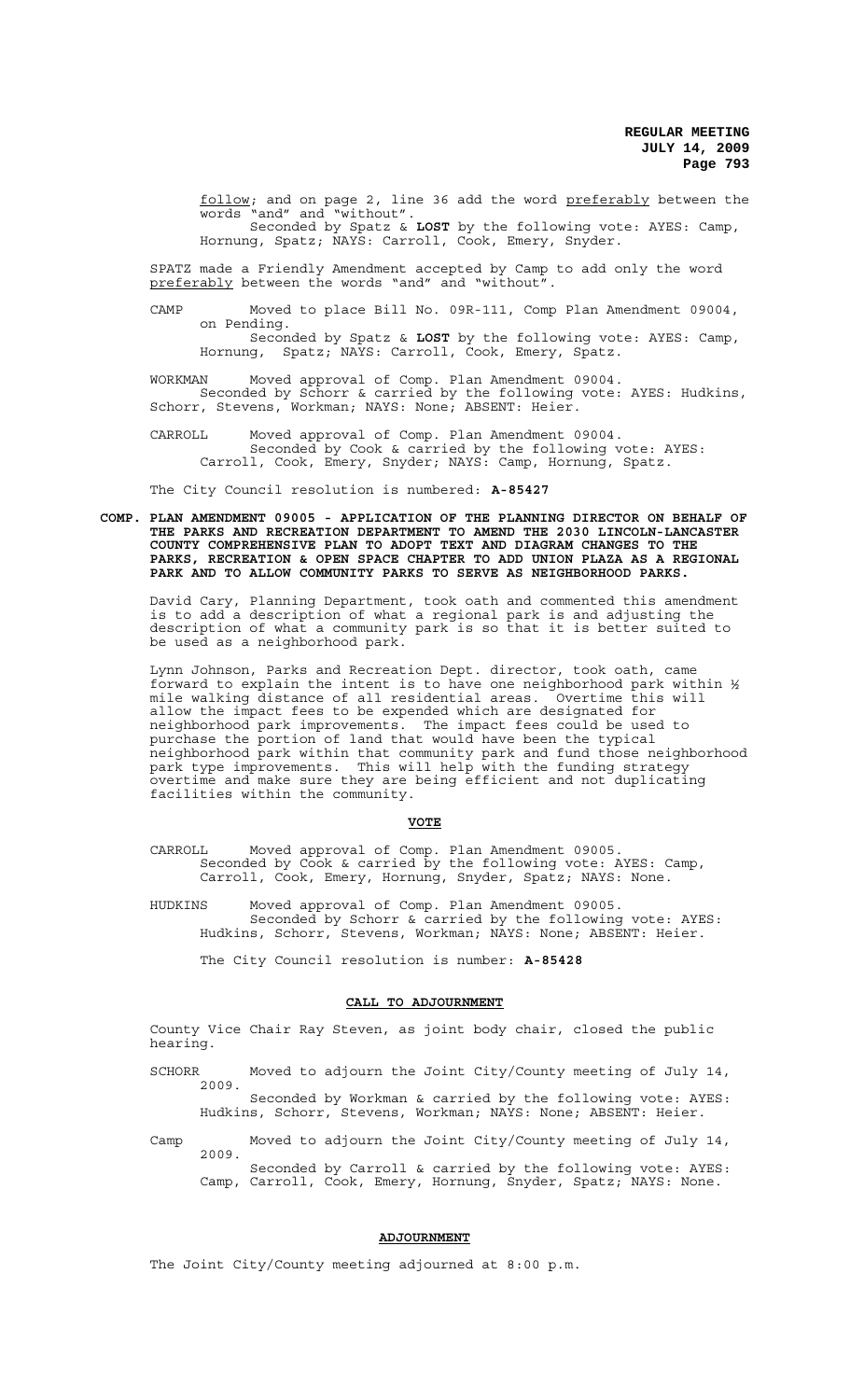> i Joan E. Ross, City Clerk

i Judy Roscoe, Senior Office Assistant